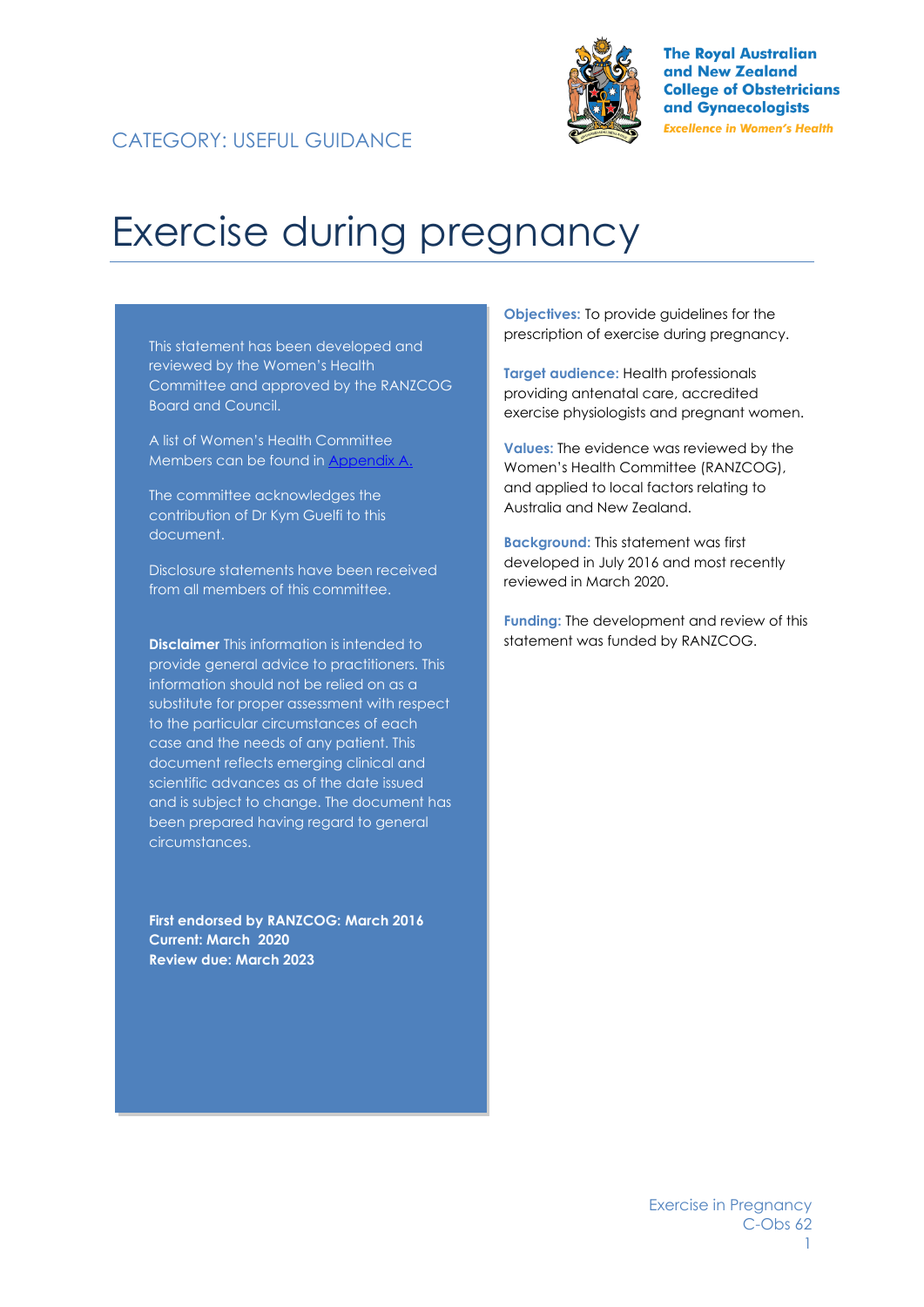# **Table of contents**

| 2. |                                                                                |  |
|----|--------------------------------------------------------------------------------|--|
| 3. |                                                                                |  |
| 4. |                                                                                |  |
|    |                                                                                |  |
|    |                                                                                |  |
|    |                                                                                |  |
| 5. |                                                                                |  |
| 6. |                                                                                |  |
|    |                                                                                |  |
|    |                                                                                |  |
|    | Appendix B Overview of the development and review process for this statement13 |  |
|    |                                                                                |  |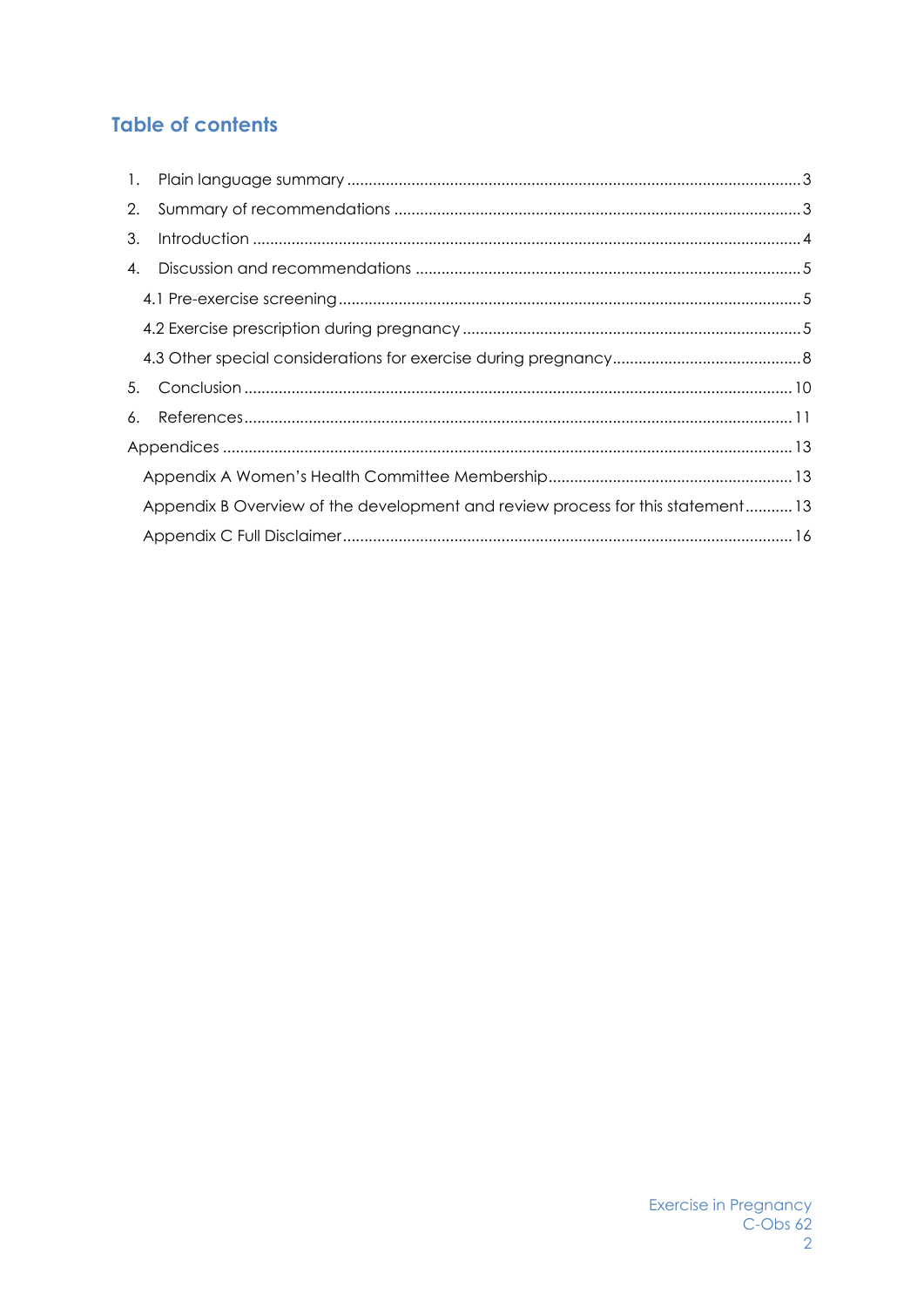# <span id="page-2-0"></span>**1. Plain language summary**

In the past, pregnant women were discouraged from exercise. However, this was mainly due to social and cultural biases and unfounded concerns about safety for the fetus, rather than based on scientific investigation. Today, the benefits of regular exercise for pregnant women without contraindications are well-established. These include physical benefits for maternal fitness and the prevention of excessive weight gain, as well as benefits for psychological wellbeing. In addition to these pregnancy-specific benefits, regular exercise confers significant life-long benefits for all adults including reduced risk of cardiovascular disease, type 2 diabetes and some cancers. Despite these important benefits, many women remain inactive, or significantly reduce their exercise participation during pregnancy. This statement summarises recommendations for exercise prescription during pregnancy to assist women to safely and confidently achieve the benefits that can be gained from regular exercise participation.

#### **Recommendation 1 Grade**  Women without contraindications should participate in regular aerobic and strength conditioning exercise during pregnancy. Evidence-based Recommendation B **Recommendation 2 Grade** Women should be advised that there is no evidence that regular exercise during an uncomplicated pregnancy is detrimental to the woman or fetus. Evidence-based Recommendation B **Good Practice Point Grade** Assessment of medical and obstetric risks should be undertaken to identify potential contraindications to exercise for the pregnant woman prior to commencing an exercise program. Consensus-based Recommendation **Good Practice Point Grade** Exercise prescription for the pregnant woman requires appropriate consideration of the frequency, intensity, duration and mode of exercise. Consensus-based Recommendation **Good Practice Point Grade** Exercise prescription for the pregnant woman should consider her baseline level of fitness and previous exercise experience. Consensus-based Recommendation **Good Practice Point Grade** Exercise prescription for the pregnant woman should take into account the physiological adaptations to pregnancy. Consensus-based Recommendation

# <span id="page-2-1"></span>**2. Summary of recommendations**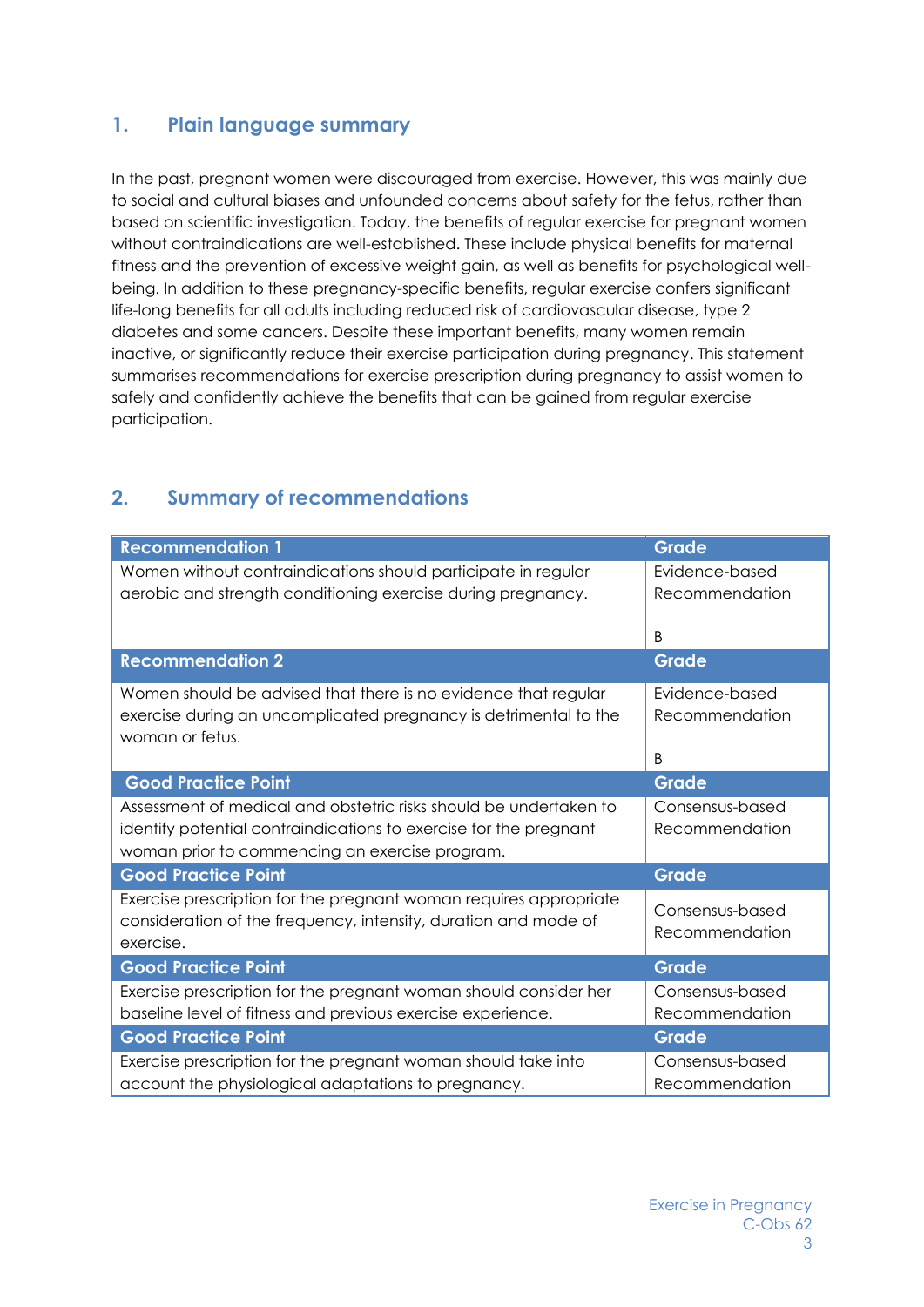# <span id="page-3-0"></span>**3. Introduction**

Regular exercise has many well-established benefits for women with uncomplicated pregnancy. These include physical benefits for maternal fitness and the prevention of excessive weight gain, as well as psychological benefits related to body image, perceived health status and reduced symptoms of depression. 1-6 There is also growing indication of benefits of regular exercise for the prevention and management of maternal-fetal diseases such as gestational diabetes and pre-eclampsia.<sup>7,8</sup> Regular exercise during pregnancy has also been associated with shorter and less complicated labour, as well as fewer neonatal complications,<sup>9-11</sup> although the evidence is not conclusive.<sup>12</sup> Regarding the offspring, animal studies have demonstrated benefits of maternal exercise for glucose tolerance, insulin sensitivity and body composition in offspring, <sup>13</sup> but studies in humans are limited to some preliminary evidence for beneficial effects of maternal exercise on childhood body composition<sup>14</sup> and infant cardiac autonomic control. <sup>15</sup>

Importantly, there is no evidence to suggest that regular exercise during an uncomplicated pregnancy is detrimental to the woman or fetus. 1,16 Accordingly, all women with uncomplicated pregnancy should be encouraged to participate in aerobic and strength conditioning exercise. However, many Australian women do not meet current physical activity guidelines during pregnancy17,18 and others significantly reduce their exercise participation during pregnancy.<sup>19</sup> This is of concern given the potential impact on the future health of both the woman and her unborn child.<sup>20</sup>

Current physical activity guidelines for Australian adults (aged  $18 - 64$  years)<sup>21</sup> recommend being active on most, preferably all, days each week. More specifically, adults should aim to accumulate 150 to 300 minutes of moderate intensity physical activity each week, or alternatively, 75 to 150 minutes of vigorous exercise, or some combination of the two. In addition, muscle strengthening exercises should be performed on at least two days per week. At the same time, it is important to reduce sedentary behaviour by minimising the amount of time spent in prolonged sitting and breaking up long periods of sitting as often as possible. These guidelines are also relevant for healthy pregnant women.

More specifically, in the absence of contraindications, women should be encouraged to continue their established exercise routines during pregnancy, provided the guidelines below are adhered to. For women that have been inactive prior to pregnancy, exercise can be commenced, within the parameters outlined below. For those women with obstetric complications, the promotion of exercise may still be appropriate under some circumstances with appropriate medical evaluation and suitable modification of the exercise prescription.

| <b>Recommendation 1</b>                                                                                                                               | <b>Grade</b>                     |
|-------------------------------------------------------------------------------------------------------------------------------------------------------|----------------------------------|
| Women without contraindications should participate in regular<br>aerobic and strength conditioning exercise during pregnancy.                         | Evidence-based<br>Recommendation |
|                                                                                                                                                       | B                                |
| <b>Recommendation 2</b>                                                                                                                               | <b>Grade</b>                     |
| Women should be advised that there is no evidence that regular<br>exercise during an uncomplicated pregnancy is detrimental to the<br>woman or fetus. | Evidence-based<br>Recommendation |
|                                                                                                                                                       | В                                |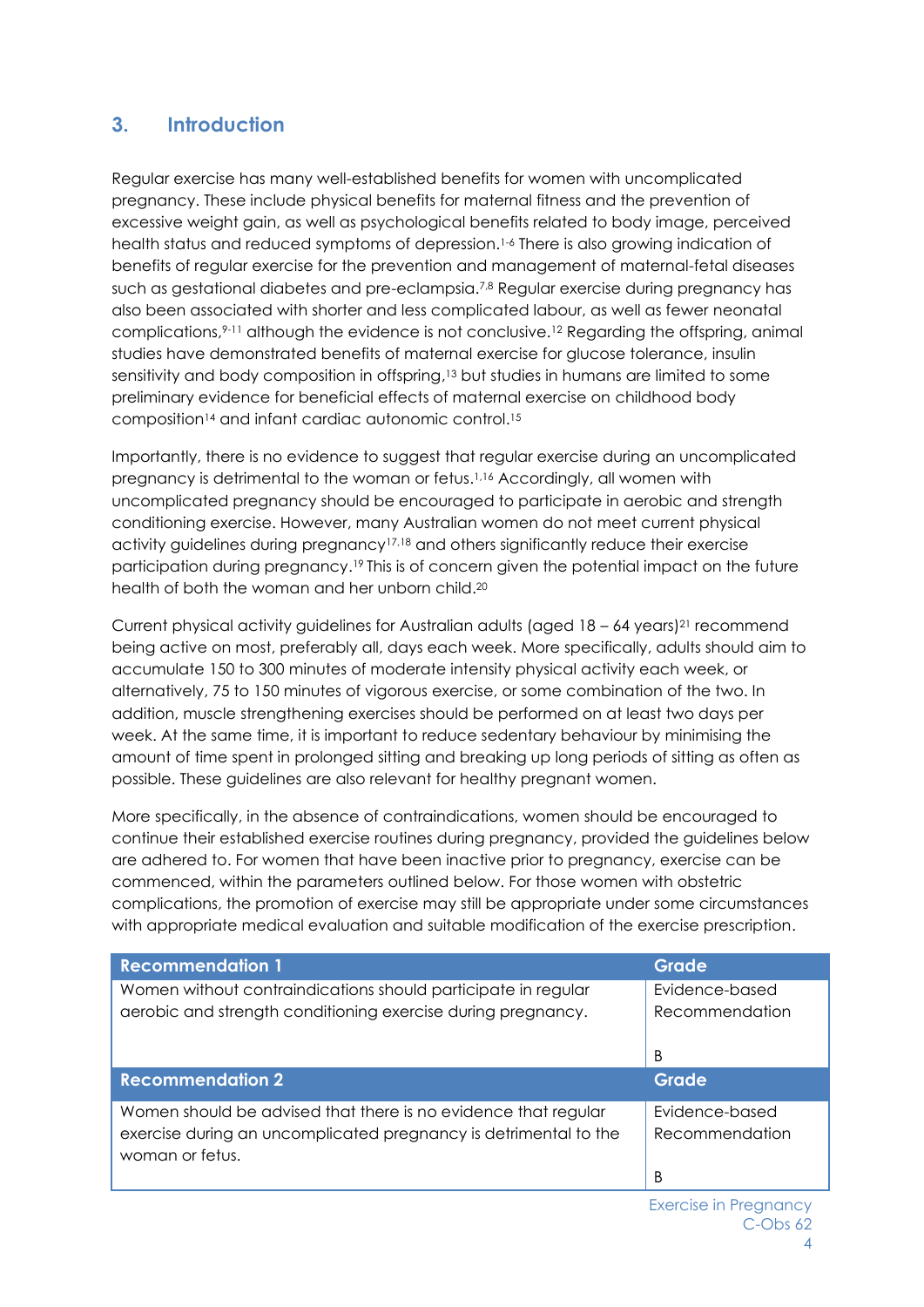# <span id="page-4-0"></span>**4. Discussion and recommendations**

## <span id="page-4-1"></span>**4.1 Pre-exercise screening**

Assessment of medical and obstetric risks should be undertaken to identify potential contraindications to exercise for the pregnant woman prior to commencing an exercise program. Contraindications to exercise (irrespective of pregnancy) may include cardiovascular disease, poorly controlled asthma, poorly controlled diabetes and bone or joint problems that may be made worse by physical activity. Various screening tools are available to assist with identifying those with signs or symptoms of underlying disease, or individuals that may be at higher risk of an adverse event during exercise irrespective of pregnancy.<sup>22</sup> While obese or previously inactive women, and women with pregnancy complications, may benefit from exercise it is important that evaluation on an individual basis is undertaken before commencing an exercise program that can be followed during pregnancy and beyond.

In addition to these contraindications to exercise, pre-exercise screening for the pregnant woman should include consideration of additional medical and obstetric issues such as persistent bleeding, placenta praevia, pre-eclampsia, pregnancy-induced hypertension and indicators of increased risk of premature labour (multiple pregnancy, ruptured membranes, premature contractions or shortened cervical length).

It is acknowledged that there is no literature dealing with the risks of exercise in women with these conditions, so recommendations should be individualised.

Other potential contraindications to exercise during pregnancy include fetal growth restriction, poorly controlled thyroid disease or anaemia. Careful consideration of the specific case details is needed for each individual to decide whether exercise should be recommended, and to what extent, or whether exercise should be advised against altogether. Regardless, exercise should always be introduced slowly, with progress monitored closely. In the absence of medical or obstetric contraindications to exercise, the pregnant woman can be encouraged to proceed with regular aerobic and strengthening exercises during pregnancy as outlined below.

| <b>Recommendation 3</b>                                                                                                                | Grade                             |
|----------------------------------------------------------------------------------------------------------------------------------------|-----------------------------------|
| Assessment of medical and obstetric risks should be undertaken to<br>identify potential contraindications to exercise for the pregnant | Consensus-based<br>Recommendation |
| woman prior to commencing an exercise program.                                                                                         |                                   |

## <span id="page-4-2"></span>**4.2 Exercise prescription during pregnancy**

**Frequency of exercise.** The pregnant woman should aim to be physically active on most, preferably all days of the week. For previously sedentary women and those that are overweight or obese, exercise may be prescribed at a reduced frequency at the commencement of the program (i.e. 3 to 4 days per week on non-consecutive days to provide a day for recovery between sessions).

**Duration of exercise.** The pregnant woman should aim to accumulate 150 to 300 minutes of moderate intensity physical activity each week. Ideally, this should be achieved by being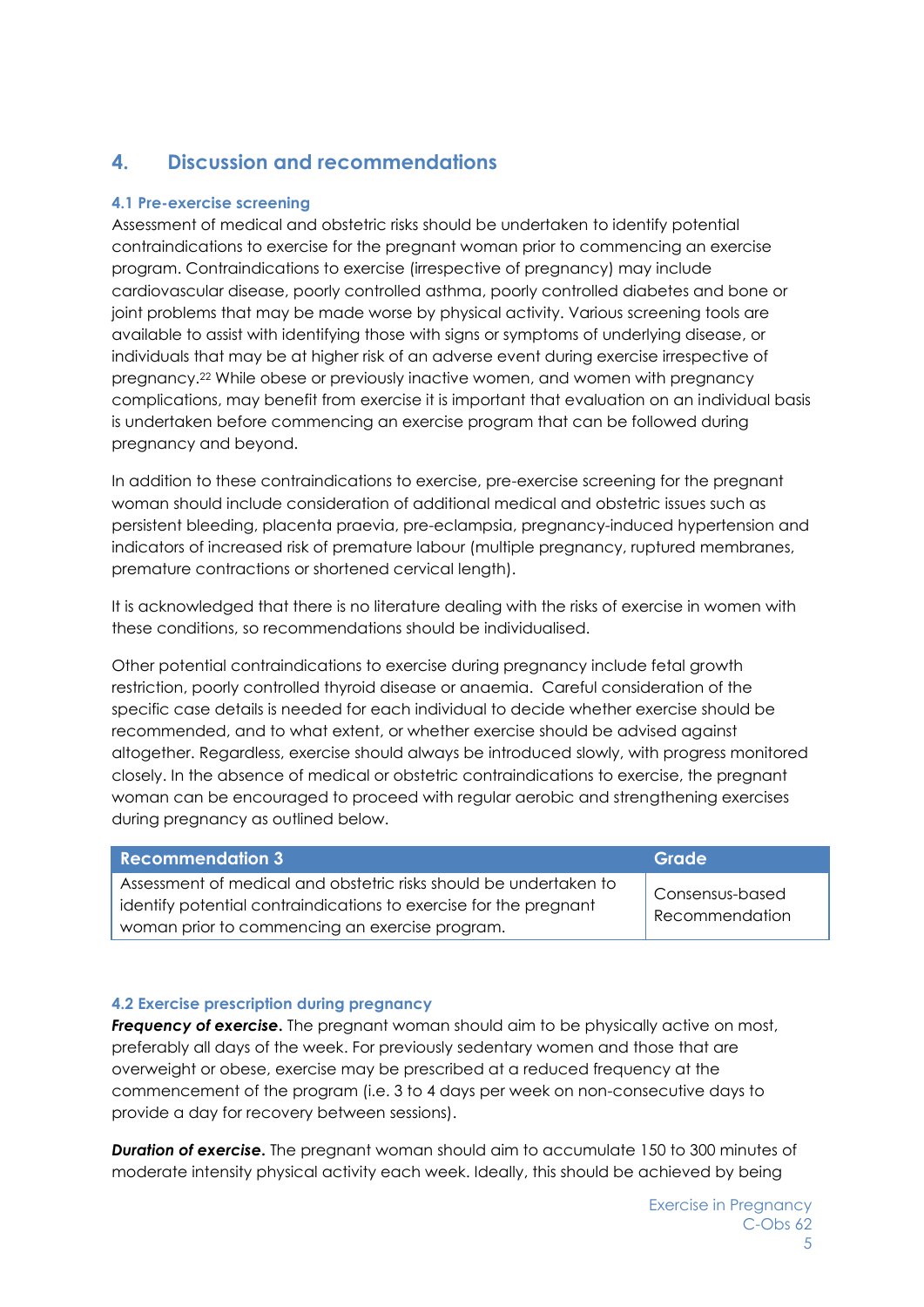active on most days of the week for at least 30 minutes at a time. While no evidence exists for an upper limit to exercise duration, it is probably unwise to extend exercise duration beyond 60 minutes per session, unless the intensity is relatively light. This is primarily related to concerns about thermoregulation (see section 4.3). For previously inactive women and those that are overweight or obese, a shorter duration of exercise (15-20 minutes) may be necessary at the commencement of a program, before slowly building up to 30 minutes.

*Intensity of exercise***.** The precise intensity of exercise prescribed to the pregnant woman will depend on her baseline level of fitness and previous exercise routine. For previously inactive women commencing an exercise program during pregnancy, maintaining a 'moderate' intensity is adequate to obtain benefits for health and well-being. Likewise, a woman accustomed to moderate intensity exercise pre-pregnancy should aim to maintain this level of intensity during pregnancy. However, there is limited research regarding exercise at higher intensities and accordingly, no evidence-based safe upper limit for the intensity of exercise has been established. For women with a high level of fitness that are accustomed to regular vigorous exercise, there is no evidence to suggest that continued participation in vigorous exercise during pregnancy is harmful, provided the woman adjusts her routine based on changes in comfort and tolerance. However, athletes should be wary of excessive exertion as fetal well-being may be compromised above a certain (high) threshold of intensity (with some evidence of transient fetal heart rate decelerations and alterations in umbilical and uterine artery Dopplers immediately post-exercise), although it is not known whether such transient changes impact neonatal outcomes. <sup>23</sup> Special attention should also be paid to ensuring adequate nutrition, hydration and avoidance of overheating. Regardless of baseline level of fitness and previous exercise routine, pregnancy is not a time for serious competition or aiming to reach peak lifetime fitness.

The intensity of exercise can be monitored based on the heart rate response to exercise and/or ratings of perceived exertion. Pregnancy-specific heart rate zones equivalent to 60- 80% of maximal aerobic capacity have been recommended for normal-weight pregnant women (Table 1). <sup>24</sup> Within these target ranges, it is advisable for previously sedentary women to commence exercise at the lower end of these zones, while those accustomed to regular exercise may work at the upper end of these zones. For previously inactive overweight or obese women with lower fitness levels, these heart rate zones may be too high for the initiation of an exercise program. <sup>25</sup> Instead, a target heart rate of 102 – 124 bpm (for women 20-29 years) or 101 – 120 bpm (for 30-39 years) may be more appropriate.

A more practical way to monitor the intensity of exercise is the rating of perceived exertion, 26 which can be used in combination with heart rate, or alone. A rating of 12-14 on the 6-20 scale (Table 2; equating to a perception of working "somewhat hard") reflects exercise of a moderate intensity. For those women with a higher level of fitness that are accustomed to regular vigorous exercise, a rating of 15-16 (equating to "hard") may be appropriate. The "talk test" is another simple gauge of exercise intensity. The intensity of exercise is considered 'moderate' if the woman can comfortably hold a conversation, or 'vigorous' if the woman needs to pause for breath during conversation.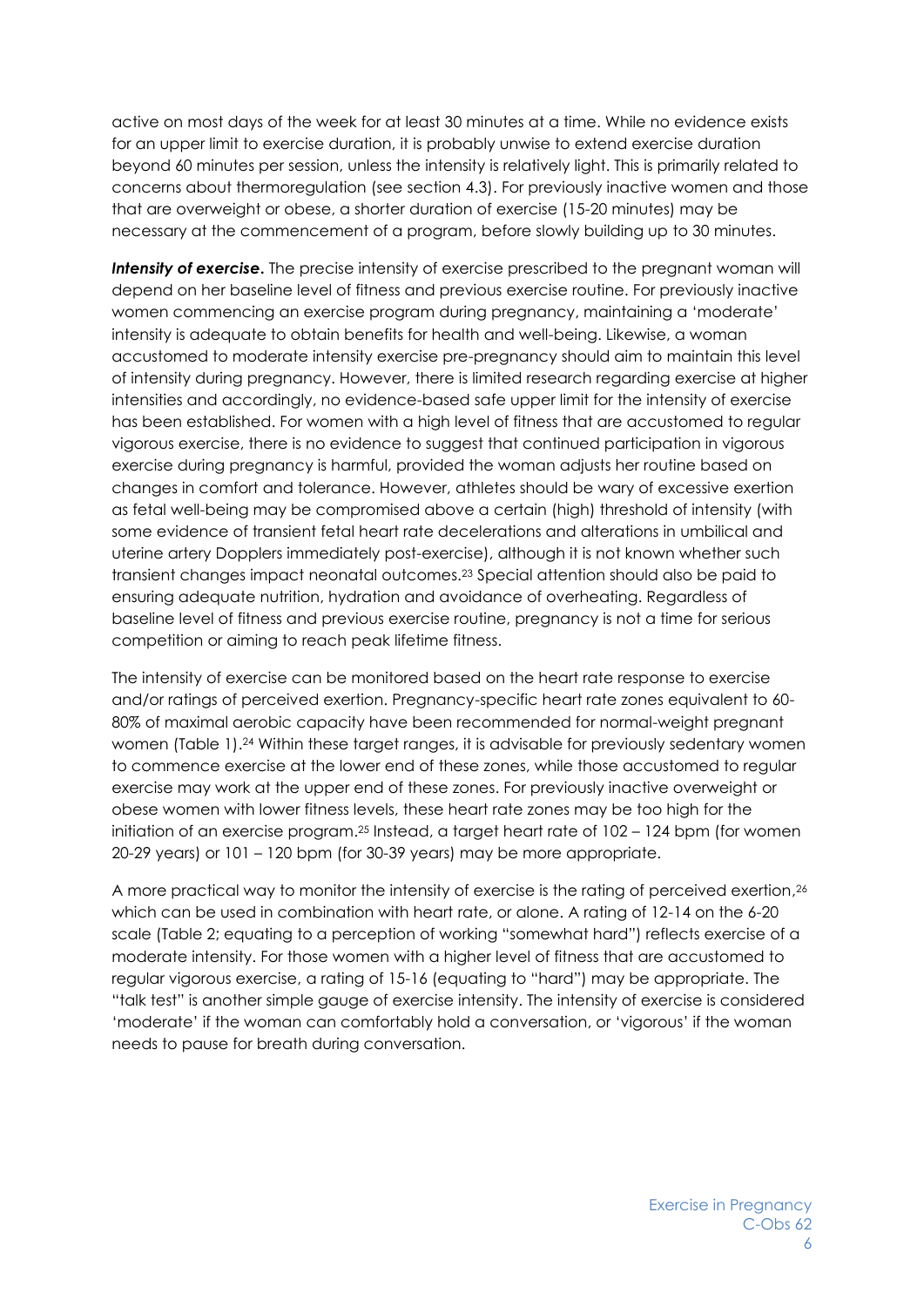Table 1. *Target heart rate zones for normal-weight pregnant women [24]*

| Maternal<br>age | Target heart rate<br>(bpm) |
|-----------------|----------------------------|
| $<$ 20 years    | 140 – 155                  |
| $20 - 29$ years | 135 – 150                  |
| $30 - 39$ years | $130 - 145$                |
| $>$ 40 years    | 125 – 140                  |

Table 2. *Rating of perceived exertion*

| 6  |                  |
|----|------------------|
| 7  | very, very light |
| 8  |                  |
| 9  | somewhat light   |
| 10 |                  |
| 11 | fairly light     |
| 12 |                  |
| 13 | somewhat hard    |
| 14 |                  |
| 15 | hard             |
| 16 |                  |
| 17 | very hard        |
| 18 |                  |
| 19 | very, very hard  |
| 20 |                  |
|    |                  |

*Mode of exercise***.** Provided there are no contraindications pregnant women should be encouraged to participate in both aerobic and strengthening exercises. Aerobic exercises involve continuous activities that use large muscle groups and elevate the heart and breathing rate. Walking is a practical mode of exercise during pregnancy, but must be performed at a 'brisk' pace for aerobic benefit. Other popular modes of exercise during pregnancy include stationary cycling and swimming. The weight-supported nature of these activities may be more comfortable in the latter stages of pregnancy. Stationary cycling may also allow women to work at a higher intensity compared with walking late in pregnancy.<sup>27</sup> Meanwhile, swimming and other water-based activities may provide benefits for oedema as a result of the redistribution of extravascular fluid with immersion. However, care should be taken to ensure that the water temperature is appropriate (i.e. not too high). As a guide,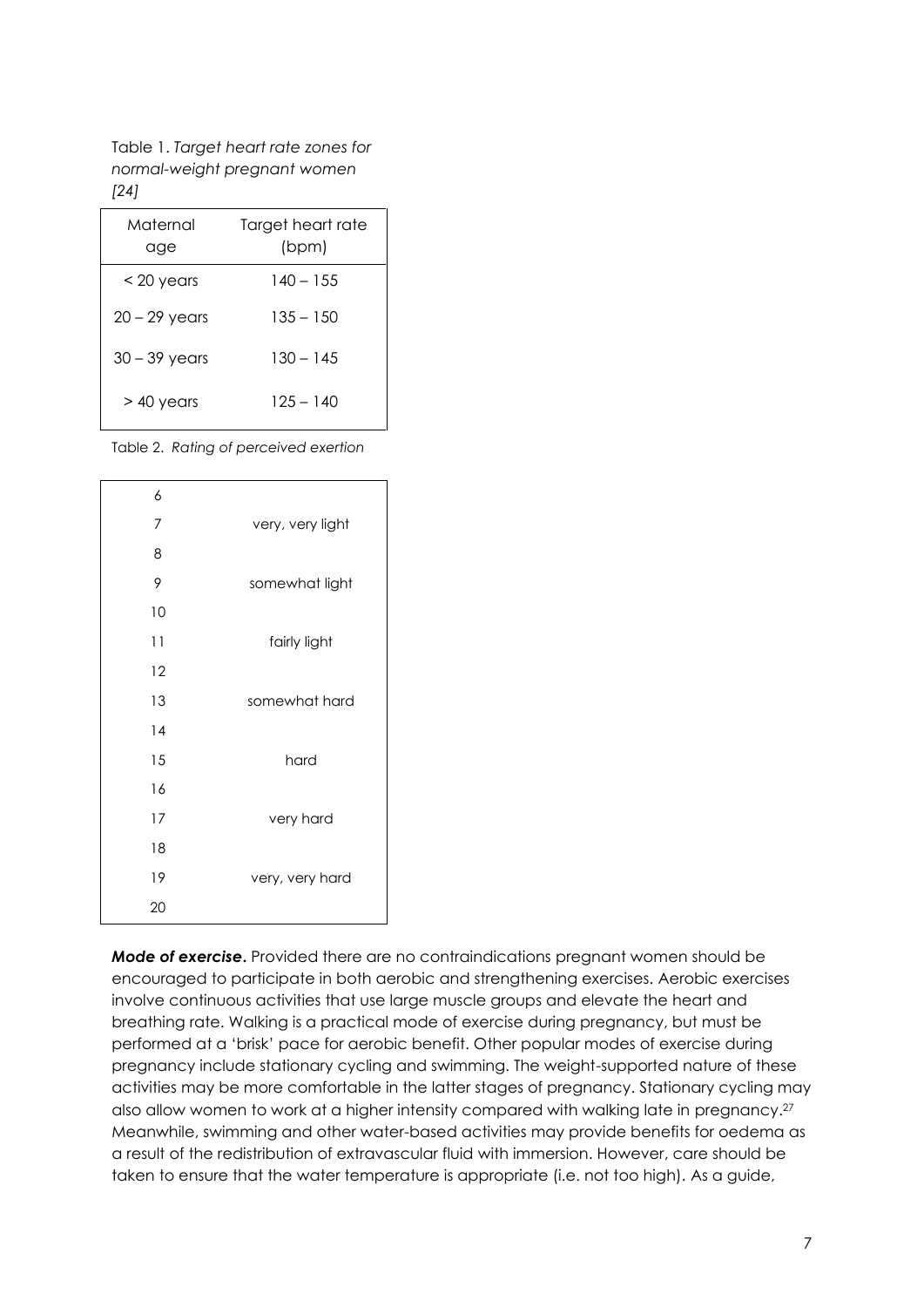water-based aerobics lasting 45 min in water temperatures up to 33.4 degrees Celsius appear unlikely to raise maternal core temperature above 38 degrees Celsius (with 39 degrees Celsius considered the teratogenic threshold).<sup>28</sup> Immersion in heated spas and hydrotherapy pools should be limited in duration<sup>28</sup>, as these are typically kept at temperatures greater than 32 degrees Celsius. Ultimately, the precise mode of exercise prescribed during pregnancy is probably best informed by the woman's personal preference and enjoyment, provided that the guidelines are adhered to.

For women who are not previously accustomed to running, it is not advisable to commence during pregnancy – although there is a lack of scientific study around this notion. For women who are well-accustomed to running prior to pregnancy, whether to continue should be decided on an individual basis, but there is currently no scientific evidence to support discouraging running for these women, provided they adjust their routine to accommodate changes in comfort and tolerance and monitor intensity appropriately.

With respect to strengthening exercises, there is limited scientific literature available to draw upon to provide evidence-based recommendations. However, muscular conditioning is an important part of the well-rounded exercise program. Women should aim for two sessions of strengthening exercises per week, on non-consecutive days, covering the main muscle groups of the body. Women without prior experience of resistance training can aim to perform 1 – 2 sets of 12 – 15 repetitions for each exercise. Resistance can be provided using light weights, body weight or elasticised resistance-bands. Overall, these strengthening exercises should be perceived to be of "moderate" intensity (rating of perceived exertion 12- 14). Movements should be slow and steady and performed with proper breathing technique (i.e. exhalation on exertion). Other sensible precautions include avoiding heavy weight-lifting and activities that involve straining, holding the breath, or that are isometric in nature. Exercises should not be performed lying flat on the back after the first trimester and walking lunges are best avoided to prevent injury to pelvic connective tissue.

| <b>Recommendation 4</b>                                                                                                                           | <b>Grade</b>                      |
|---------------------------------------------------------------------------------------------------------------------------------------------------|-----------------------------------|
| Exercise prescription for the pregnant woman requires appropriate<br>consideration of the frequency, intensity, duration and mode of<br>exercise. | Consensus-based<br>recommendation |
| <b>Recommendation 5</b>                                                                                                                           | Grade                             |
| Exercise prescription for the pregnant woman should consider her                                                                                  | Consensus-based                   |
| baseline level of fitness and previous exercise experience.                                                                                       | recommendation                    |

**Barriers to exercise in pregnancy.** Despite the well-established benefits of exercise during pregnancy, many women do not meet the current recommendations for physical activity participation. This is in part related to the numerous barriers to exercise participation for the pregnant woman. These barriers include a lack of time, physical discomfort, fatigue and uncertainty about exercise guidelines and how to exercise safely.<sup>19,29,30</sup> Accordingly, it may be beneficial for the prescription of exercise to include discussion around strategies to overcome many of these common barriers to exercise during pregnancy.

#### <span id="page-7-0"></span>**4.3 Other special considerations for exercise during pregnancy**

Additional considerations for the prescription of exercise during pregnancy are included below. Pregnancy is a period of significant physiological adaptation in a healthy woman's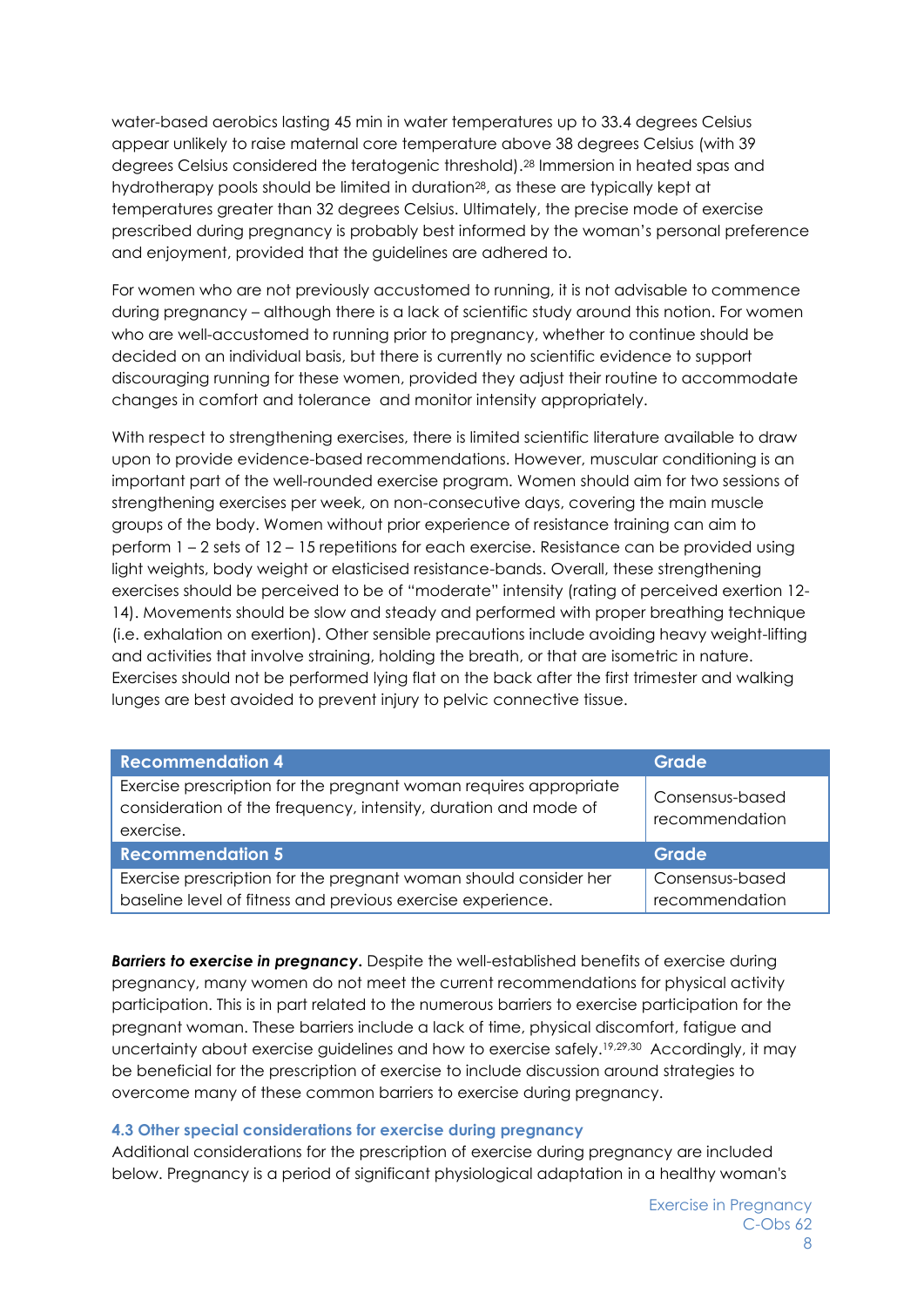life, with significant cardiovascular, respiratory, metabolic and musculoskeletal changes. Many of these changes have implications for exercise prescription.

- *Increase in body weight*. The increase in body weight as pregnancy progresses is associated with increased loading at the joints. For this reason, weight-supported activities such as water-based exercise or stationary cycling may be more comfortable compared with weight-bearing exercises such as walking in the later stages of pregnancy.
- *Change in weight distribution*. The altered centre of gravity resulting from the change in weight distribution as pregnancy progresses may influence balance. Accordingly, modification of the exercise routine to minimise or avoid fast changes in direction would be a sensible precaution. For this reason, preference may be given to straightline activities such as walking, swimming or stationary cycling.
- *Increase in ligament laxity*. The increase in ligament laxity associated with pregnancy may have implications for the risk of injury. For this reason, the pregnant woman should take care with weight-bearing exercise and activities involving frequent changes in direction (i.e. court sports). Despite a lack of scientific evidence in this area, it is wise to avoid activities involving jumping. Stretching should always be performed in a slow and controlled manner.
- *Decrease in blood pressure*. To minimise the risk of dizziness or fainting associated with a reduction in blood pressure, the pregnant woman should take care to avoid rapid changes in posture (i.e. from lying or sitting to standing). Exercise should always be completed with a slow and sustained a cool-down and never stopped suddenly.
- *Increase in resting and submaximal heart rate*. This has implications for monitoring of exercise intensity using heart rate, since lower workloads are required to reach prepregnancy target heart rates. For this reason, pregnancy-specific heart rate zones are recommended and best used in combination with ratings of perceived exertion. 26
- *Increase in metabolic rate*. Animal studies suggest that a substantial increase in core body temperature during embryogenesis is associated with congenital defects. Despite a lack of evidence in humans, the pregnant woman should take precautions to avoid exercising in high temperatures and humidity, ensure adequate hydration and wear loose-fitting clothing. As a guide, up to 35 min of high-intensity exercise (90% of maximum heart rate) in air temperatures up to 25°C and 45% relative humidity is unlikely to attain a core temperature exceeding 39.0°C.<sup>28</sup>
- *Enlarged uterus*. As the uterus grows with advancing pregnancy, the weight of the enlarged uterus may obstruct venous return. Therefore, pregnant women in the second and third trimesters should avoid performing exercises in a supine position for prolonged periods of time. Instead, relevant exercises may be modified to be conducted in a sitting or standing posture.
- *Growing fetus.* Although there is no strong scientific evidence regarding the risk of participation in activities with an inherent risk of falling (i.e. horse-riding, learning to ski) or impact trauma to the abdomen (i.e. team sport games), common-sense suggests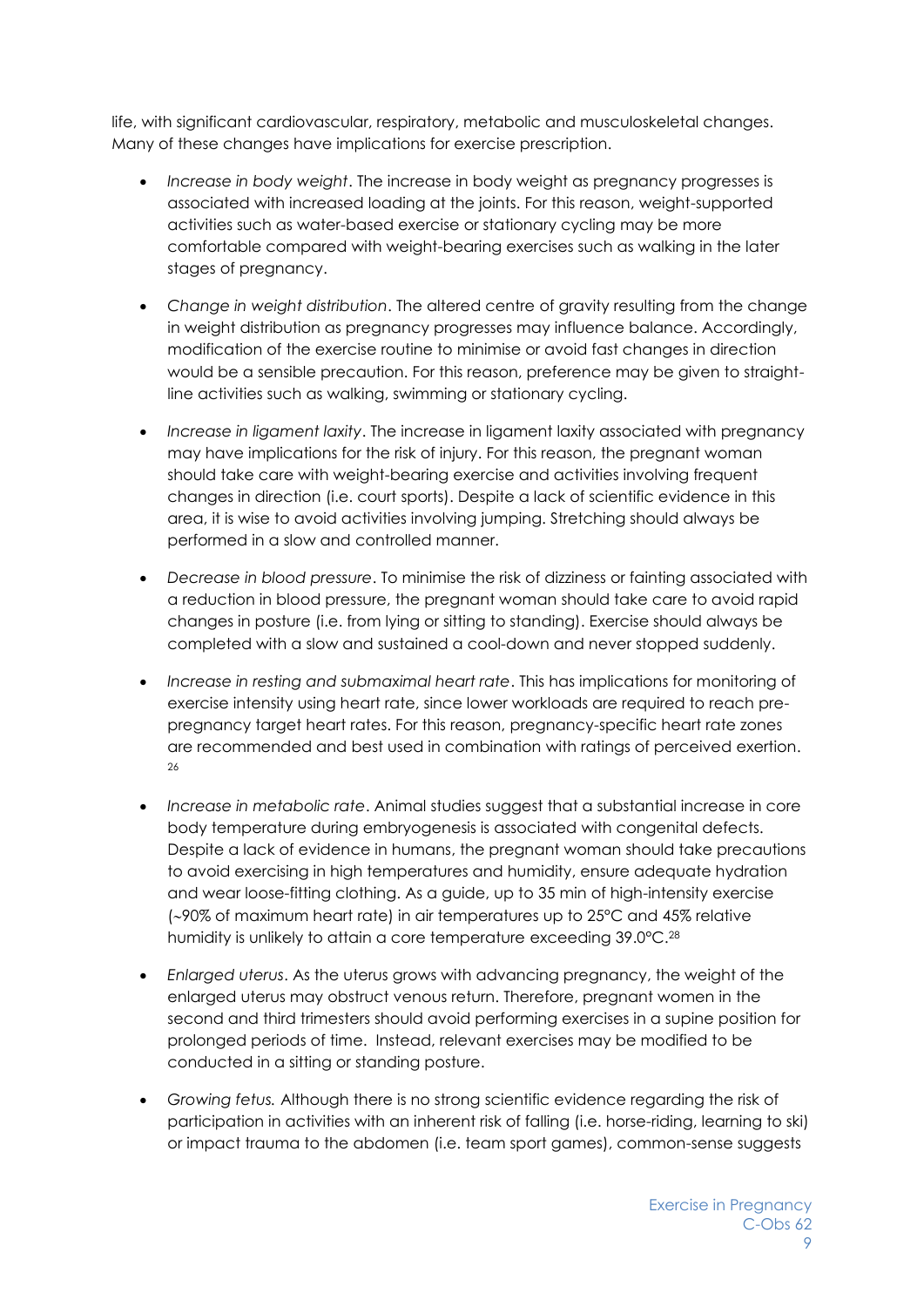that these activities may be best avoided, or at least undertaken with awareness and serious consideration of the potential risks.

• *Weakened pelvic floor*. Activities that involve jumping or bouncing may add extra load to the pelvic floor muscles and are probably best avoided. Targeted exercises to strengthen the pelvic floor muscles are recommended.

| Recommendation 6                                                                                                                                                           | Grade                             |
|----------------------------------------------------------------------------------------------------------------------------------------------------------------------------|-----------------------------------|
| Exercise prescription for the pregnant woman should take into<br>account the physiological adaptations to pregnancy, and consider<br>the gestation at which it prescribed. | Consensus-based<br>recommendation |

In addition to these special considerations for exercise prescription for the pregnant woman, warning signs to stop exercise and seek medical attention include;

- chest pain
- unexplained shortness of breath
- dizziness, feeling faint or headache
- muscle weakness
- calf pain, swelling or redness
- sudden swelling of the ankles, hands or face
- vaginal bleeding or amniotic fluid loss
- decreased fetal movement
- uterine contractions or pain in the lower back, pelvic area or abdomen (potentially indicating pre-term labour)

## <span id="page-9-0"></span>**5. Conclusion**

There are many benefits to be gained from participating in regular exercise during pregnancy. However, many women are insufficiently active to achieve these benefits. The present guidelines are intended to assist women to safely and confidently achieve the benefits that can be gained from regular exercise participation. Importantly, for women that have not previously engaged with exercise, pregnancy may be a time when behavioural intervention may be most effective given the potential for enhanced motivation for change for the benefit of their unborn child. Indeed, pregnancy may be one of the most important times to adopt a routine of regular exercise given that lifestyle during pregnancy imprints the future health of the child.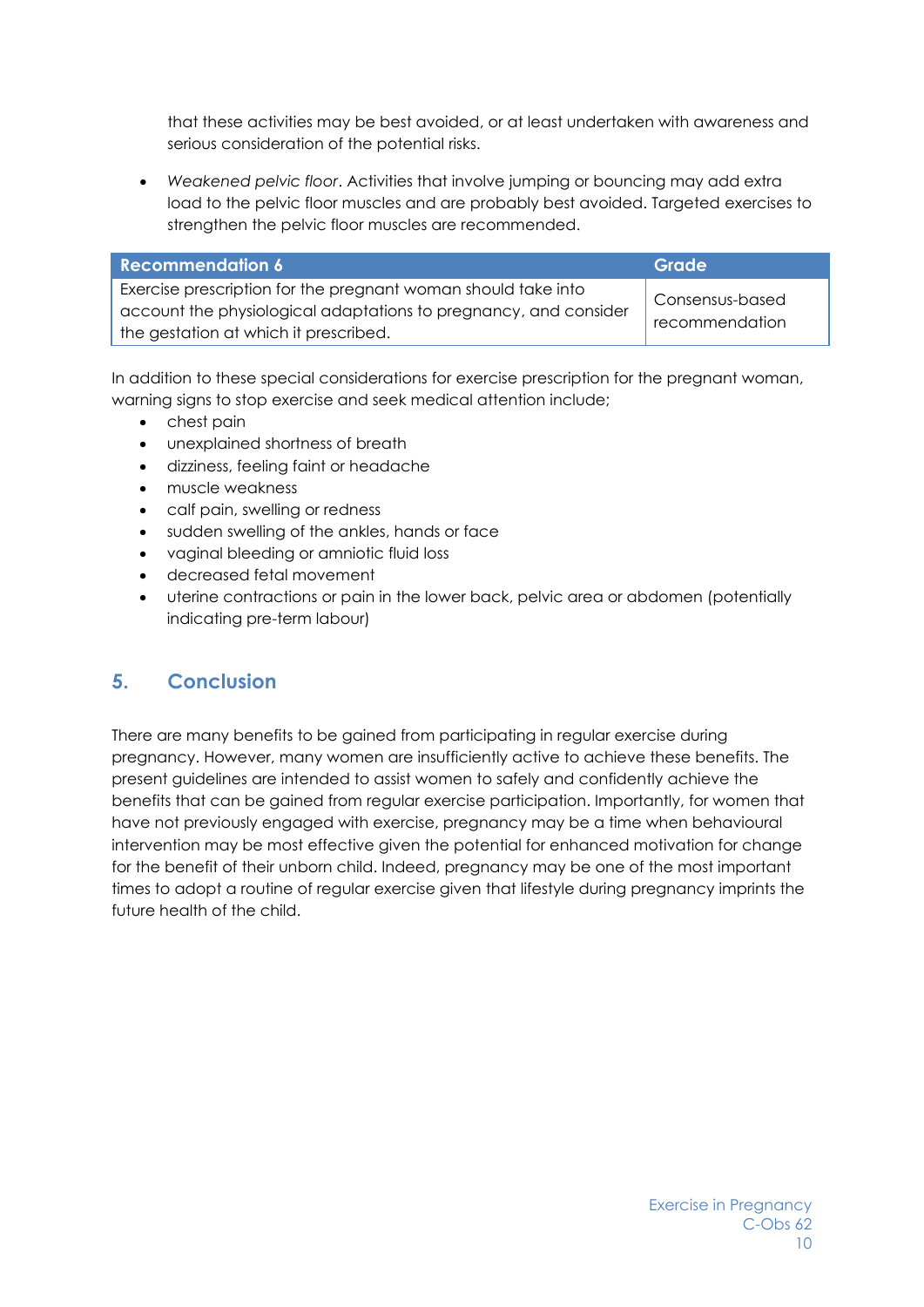# <span id="page-10-0"></span>**6. References**

- 1. Kramer MS, McDonald SW. Aerobic exercise for women during pregnancy, Cochrane Database Syst Rev. 2006(3):CD000180.
- 2. Ruchat SM, Mottola MF, Skow RJ, Nagpal TS, Meah VL, James M, Riske L, Sobierajski F, Kathol AJ, Marchand AA, Nuspl M, Weeks A, Gray CE, Poitras VJ, Jaramillo Garcia A, Barrowman N, Slater LG, Adamo KB, Davies GA, Barakat R, Davenport MH. Effectiveness of exercise interventions in the prevention of excessive gestational weight gain and postpartum weight retention: a systematic review and metaanalysis. Br J Sports Med. 2018;52(21):1347-1356.
- 3. Sui Z, Grivell RM, Dodd JM. Antenatal exercise to improve outcomes in overweight or obese women: A systematic review, Acta Obstet Gynecol Scand. 2012;91(5):538-45.
- 4. Barakat R, Pelaez M, Montejo R, Luaces M, Zakynthinaki M. Exercise during pregnancy improves maternal health perception: a randomized controlled trial, Am J Obstet Gynecol. 2011;204(5):402 e1-7.
- 5. Daley AJ, Foster L, Long G, Palmer C, Robinson O, Walmsley H, et al. The effectiveness of exercise for the prevention and treatment of antenatal depression: systematic review with meta-analysis, BJOG. 2015;122(1):57-62.
- 6. Marquez-Sterling S, Perry AC, Kaplan TA, Halberstein RA, Signorile JF. Physical and psychological changes with vigorous exercise in sedentary primigravidae, Med Sci Sports Exerc. 2000;32(1):58-62.
- 7. Mudd LM, Owe KM, Mottola MF, Pivarnik JM. Health benefits of physical activity during pregnancy: an international perspective, Med Sci Sports Exerc. 2013;45(2):268- 77.
- 8. Davenport MH, Ruchat SM, Poitras VJ, Jaramillo Garcia A, Gray CE, Barrowman N, Skow RJ, Meah VL, Riske L, Sobierajski F, James M, Kathol AJ, Nuspl M, Marchand AA, Nagpal TS, Slater LG, Weeks A, Adamo KB, Davies GA, Barakat R, Mottola MF. Prenatal exercise for the prevention of gestational diabetes mellitus and hypertensive disorders of pregnancy: a systematic review and meta-analysis. Br J Sports Med. 2018;52(21):1367-1375.
- 9. Clapp JF, 3rd. The course of labor after endurance exercise during pregnancy, Am J Obstet Gynecol. 1990;163(6 Pt 1):1799-805
- 10. Kardel KR, Johansen B, Voldner N, Iversen PO, Henriksen T. Association between aerobic fitness in late pregnancy and duration of labor in nulliparous women, Acta Obstet Gynecol Scand. 2009;88(8):948-52.
- 11. Barakat R, Franco E, Perales M, López C, Mottola MF. Exercise during pregnancy is associated with a shorter duration of labor. A randomized clinical trial. Eur J Obstet Gynecol Reprod Biol. 2018;224:33-40.
- 12. Davenport MH, Ruchat SM, Sobierajski F, Poitras VJ, Gray CE, Yoo C, Skow RJ, Jaramillo Garcia A, Barrowman N, Meah VL, Nagpal TS, Riske L, James M, Nuspl M, Weeks A, Marchand AA, Slater LG, Adamo KB, Davies GA, Barakat R, Mottola MF. Impact of prenatal exercise on maternal harms, labour and delivery outcomes: a systematic review and meta-analysis. Br J Sports Med. 2019;53(2):99-107.
- 13. Blaize AN, Pearson KJ, Newcomer SC. Impact of Maternal Exercise during Pregnancy on Offspring Chronic Disease Susceptibility, Exerc Sport Sci Rev. 2015;43(4):198-203.
- 14. Clapp JF 3rd. Morphometric and neurodevelopmental outcome at age five years of the offspring of women who continued to exercise regularly throughout pregnancy. J Pediatr. 1996;129(6):856-63.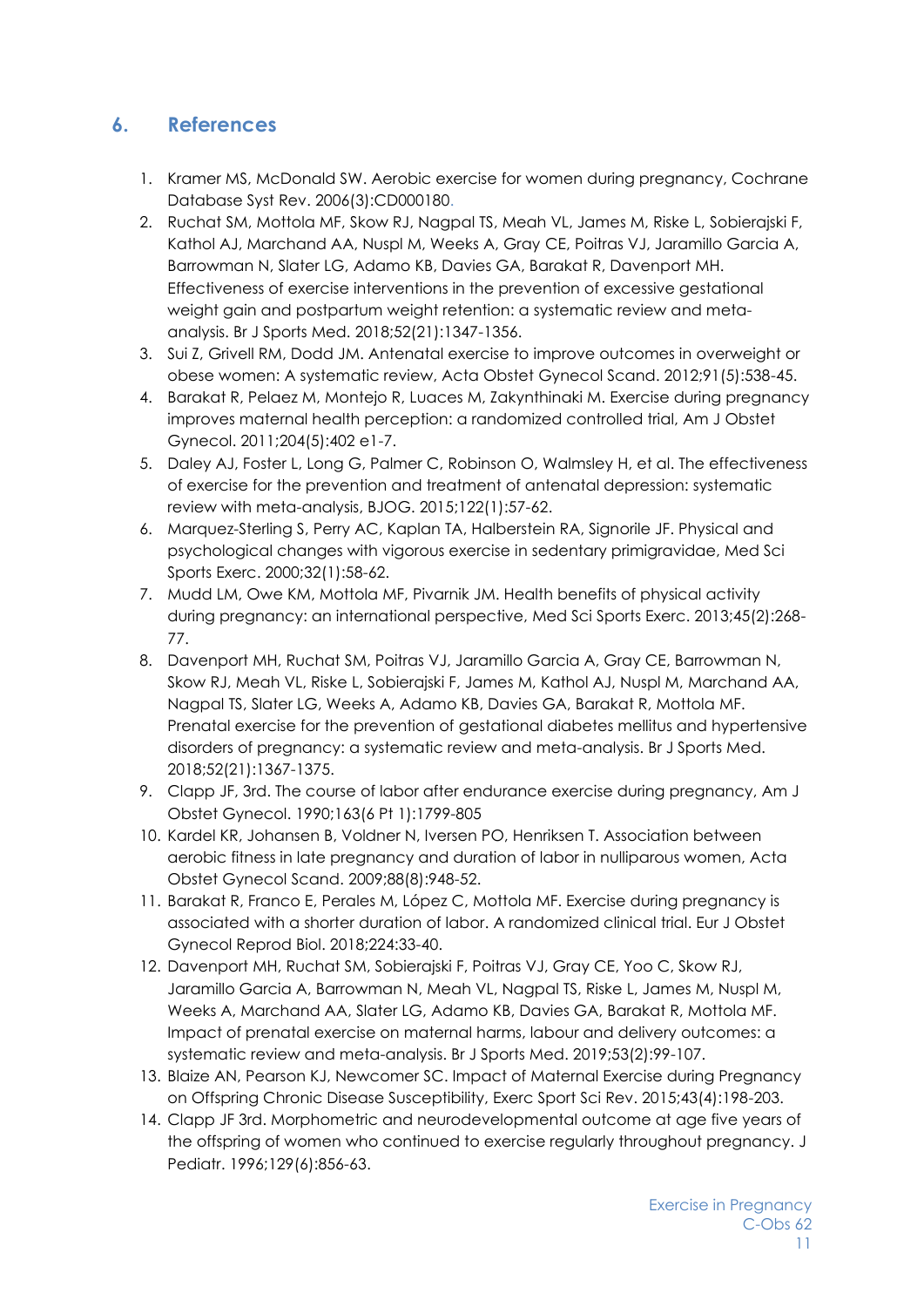- 15. May LE, Scholtz SA, Suminski R, Gustafson KM. Aerobic exercise during pregnancy influences infant heart rate variability at one month of age, Early Hum Dev. 2014;90(1):33-8.
- 16. Davenport MH, Kathol AJ, Mottola MF, Skow RJ, Meah VL, Poitras VJ, Jaramillo Garcia A, Gray CE, Barrowman N, Riske L, Sobierajski F, James M, Nagpal T, Marchand AA, Slater LG, Adamo KB, Davies GA, Barakat R, Ruchat SM. Prenatal exercise is not associated with fetal mortality: a systematic review and meta-analysis. Br J Sports Med. 2019;53(2):108-115.
- 17. de Jersey SJ, Nicholson JM, Callaway LK, Daniels LA. An observational study of nutrition and physical activity behaviours, knowledge, and advice in pregnancy, BMC Pregnancy Childbirth. 2013;13:115.
- 18. Wilkinson SA, Miller YD, Watson B. Prevalence of health behaviours in pregnancy at service entry in a Queensland health service district, Aust N Z J Public Health. 2009;33(3):228-33.
- 19. Duncombe D, Wertheim EH, Skouteris H, Paxton SJ, Kelly L. Factors related to exercise over the course of pregnancy including women's beliefs about the safety of exercise during pregnancy, Midwifery. 2009;25(4):430-8.
- 20. Gluckman PD, Hanson MA, Cooper C, Thornburg KL. Effect of in utero and early-life conditions on adult health and disease, N Engl J Med. 2008;359(1):61-73.
- 21. Brown WJ BA, Bull FC, Burton NW. Development of Evidence-based physical activity recommendations for adults (18-64 years). Report prepared for the Australian Government Department of Health. 2012.
- 22. Adult Pre-Exercise Screening System (APSS). Exercise and Sport Science Australia, Fitness Australia Sports Medicine Australia, and Exercise is Medicine. 2019.
- 23. Szymanski LM, Satin AJ. Strenuous exercise during pregnancy: is there a limit?, Am J Obstet Gynecol. 2012;207(3):179 e1-6.
- 24. PARmed-X for pregnancy: Physical activity readiness medical examination. Canadian Society for Exercise Physiology, Ottawa, Ont. 2015.
- 25. Davenport MH CS, Vanderspank D, Sopper MM, Mottola MF. Development and validation exercise target heart rate zones for overweight and obese pregnant women, Appl Physiol Nutr Metab. 2008;33:984-9.
- 26. Borg GA. Psychophysical bases of perceived exertion, Med Sci Sports Exerc. 1982;14(5):377-81.
- 27. Halse RE, Wallman KE, Newnham JP, Guelfi KJ. Pregnant women exercise at a higher intensity during 30 min of self-paced cycling compared with walking during late gestation: implications for 2 h postprandial glucose levels, Metabolism. 2013;62(6):801- 7.
- 28. Ravanelli N, Casasola W, English T, Edwards KM, Jay O. Heat stress and fetal risk. Environmental limits for exercise and passive heat stress during pregnancy: a systematic review with best evidence synthesis. Br J Sports Med. 2019;53(13):799-805.
- 29. Connelly M, Brown H, van der Pligt P, Teychenne M. Modifiable barriers to leisure-time physical activity during pregnancy: a qualitative study investigating first time mother's views and experiences, BMC Pregnancy Childbirth. 2015;15:100.
- 30. Guelfi KJ, Wang C, Dimmock JA, Jackson B, Newnham JP, Yang H. A comparison of beliefs about exercise during pregnancy between Chinese and Australian pregnant women. BMC Pregnancy Childbirth. 2015;15:345.
- 31. National Health and Medical Research Council. NHMRC additional levels of evidence and grades for recommendations for developers of guidelines. Canberra 2009.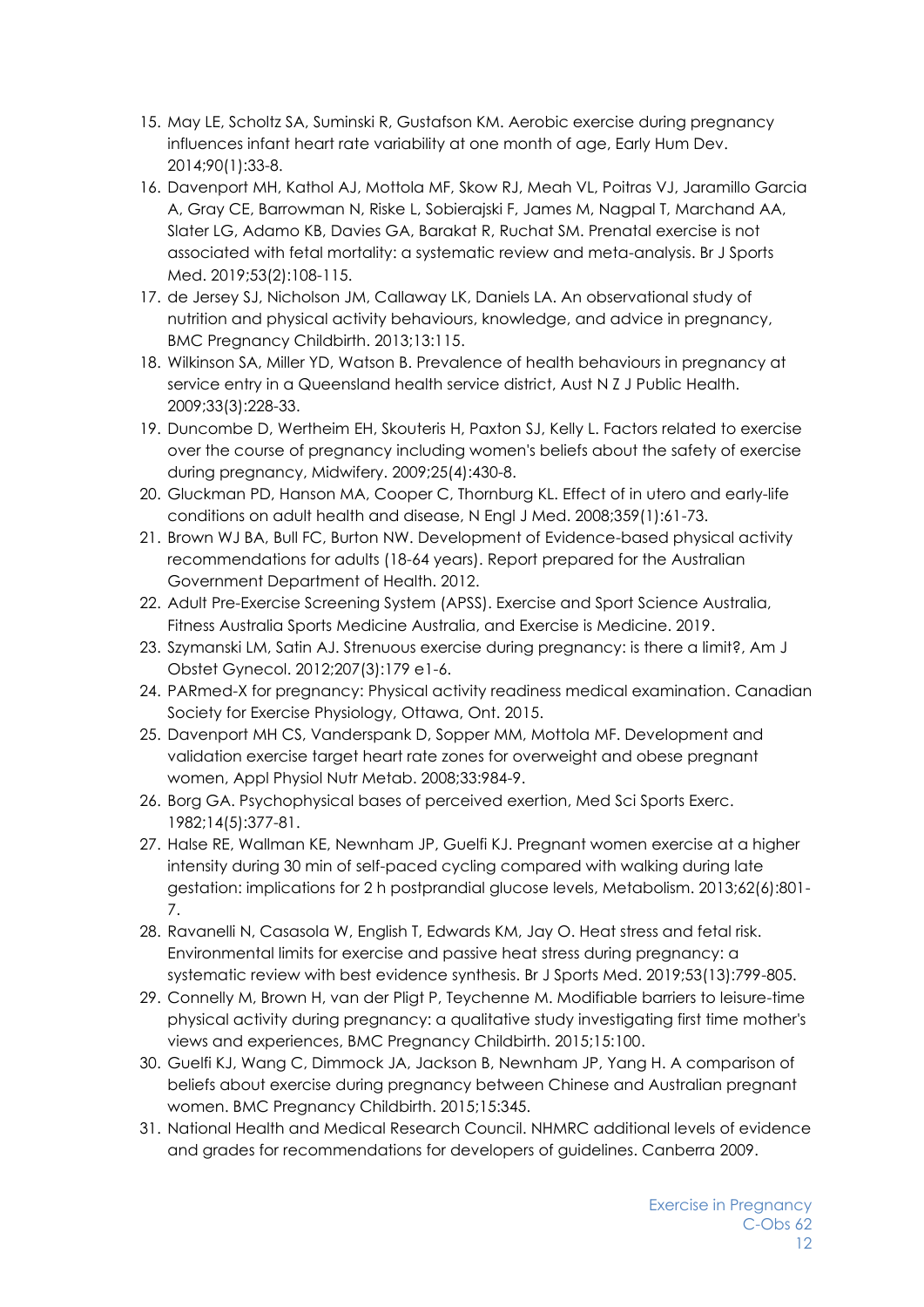# <span id="page-12-0"></span>**Appendices**

## <span id="page-12-1"></span>**Appendix A Women's Health Committee Membership**

| <b>Name</b>                       | <b>Position on Committee</b>        |
|-----------------------------------|-------------------------------------|
| Professor Yee Leung               | Chair and Board Member              |
| Dr Gillian Gibson                 | Deputy Chair, Gynaecology           |
|                                   | Deputy Chair, Obstetrics and        |
| Dr Scott White                    | Subspecialties Representative       |
| Associate Professor Ian Pettigrew | Member and EAC Representative       |
| Dr Kristy Milward                 | Member and Councillor               |
| Dr Will Milford                   | Member and Councillor               |
| Dr Frank O'Keeffe                 | <b>Member and Councillor</b>        |
| Professor Sue Walker              | Member                              |
| Dr Roy Watson                     | <b>Member and Councillor</b>        |
| Dr Susan Fleming                  | Member and Councillor               |
| Dr Sue Belgrave                   | <b>Member and Councillor</b>        |
| Dr Marilyn Clarke                 | <b>ATSI Representative</b>          |
| Associate Professor Kirsten Black | Member                              |
| Dr Thangeswaran Rudra             | Member                              |
| Dr Nisha Khot                     | Member and SIMG Representative      |
| Dr Judith Gardiner                | Diplomate Representative            |
| Dr Angela Brown                   | Midwifery Representative, Australia |
|                                   | Midwifery Representative, New       |
| Ms Adrienne Priday                | <b>Zealand</b>                      |
| Ms Ann Jorgensen                  | Community Representative            |
| Dr Rebecca Mackenzie-Proctor      | Trainee Representative              |
| Dr Leigh Duncan                   | Maori Representative                |
|                                   | Co-opted member (ANZJOG             |
| <b>Prof Caroline De Costa</b>     | member)                             |
| Dr Christine Sammartino           | Observer                            |

<span id="page-12-2"></span>**Appendix B Overview of the development and review process for this statement** 

*i. Steps in developing and updating this statement*

This statement was developed in July 2016 and most recently reviewed in March 2020. The Women's Health Committee carried out the following steps in reviewing this statement:

- Declarations of interest were sought from all members prior to reviewing this statement.
- Structured clinical questions were developed and agreed upon.
- An updated literature search to answer the clinical questions was undertaken.
- At the February 2020 teleconference, the existing consensus-based recommendations were reviewed and updated (where appropriate) based on the available body of evidence and clinical expertise. Recommendations were graded as set out below in Appendix B part iii)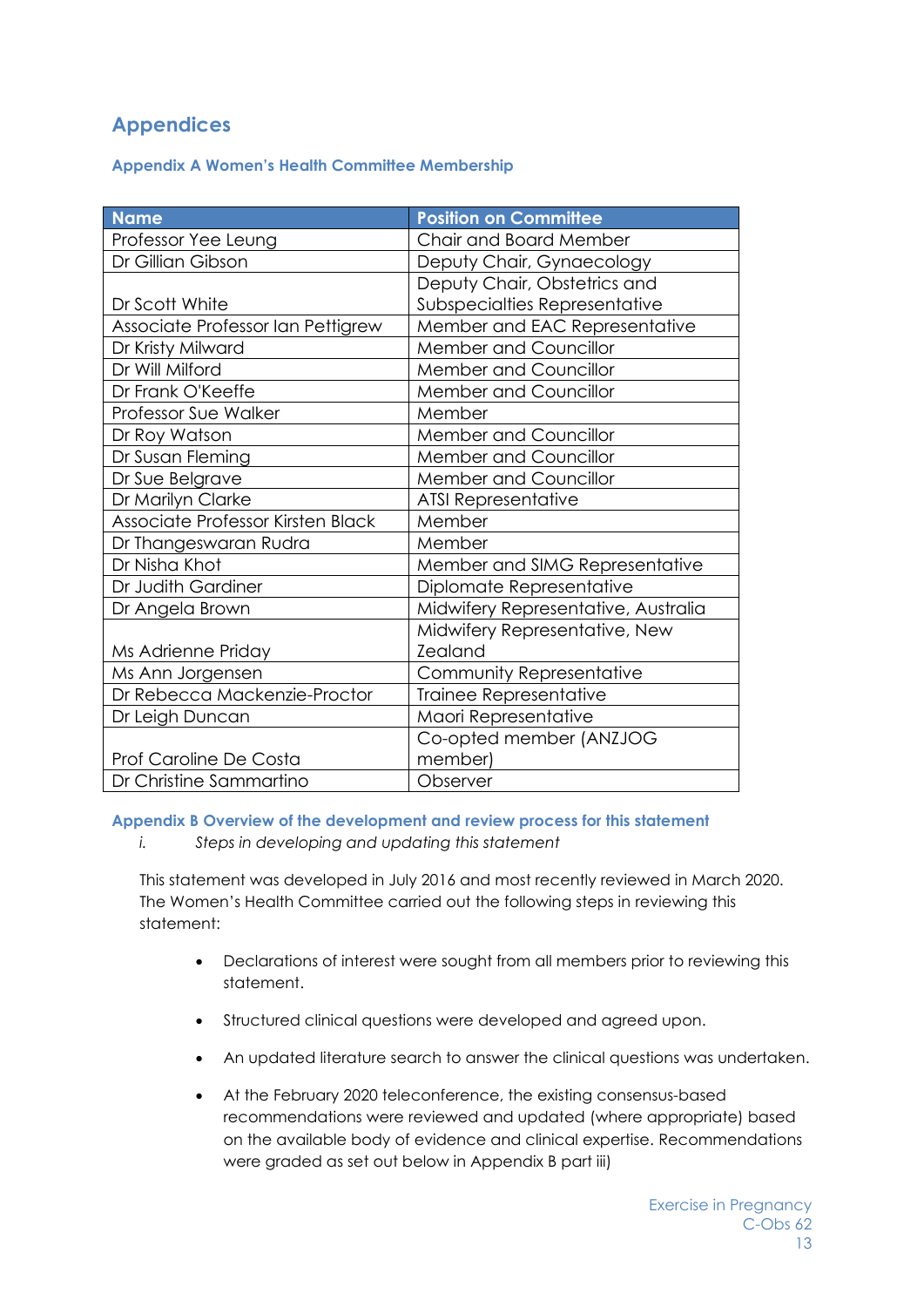## *ii. Declaration of interest process and management*

Declaring interests is essential in order to prevent any potential conflict between the private interests of members, and their duties as part of the Women's Health Committee.

A declaration of interest form specific to guidelines and statements was developed by RANZCOG and approved by the RANZCOG Board in September 2012. The Women's Health Committee members were required to declare their relevant interests in writing on this form prior to participating in the review of this statement.

Members were required to update their information as soon as they become aware of any changes to their interests and there was also a standing agenda item at each meeting where declarations of interest were called for and recorded as part of the meeting minutes.

There were no significant real or perceived conflicts of interest that required management during the process of updating this statement.

## *iii. Grading of recommendations*

Each recommendation in this College statement is given an overall grade as per the table below, based on the National Health and Medical Research Council (NHMRC) Levels of Evidence and Grades of Recommendations for Developers of Guidelines.<sup>31</sup> Where no robust evidence was available but there was sufficient consensus within the Women's Health Committee, consensus-based recommendations were developed or existing ones updated and are identifiable as such. Consensus-based recommendations were agreed to by the entire committee. Good Practice Notes are highlighted throughout and provide practical guidance to facilitate implementation. These were also developed through consensus of the entire committee.

| Recommendation<br>category |              | Description                                                                                                    |
|----------------------------|--------------|----------------------------------------------------------------------------------------------------------------|
| Evidence-based             | A            | Body of evidence can be trusted to guide practice                                                              |
|                            | B.           | Body of evidence can be trusted to guide practice<br>in most situations                                        |
|                            | $\mathsf{C}$ | Body of evidence provides some support for<br>recommendation(s) but care should be taken in its<br>application |
|                            | D            | The body of evidence is weak and the<br>recommendation must be applied with caution                            |
| Consensus-based            |              | Recommendation based on clinical opinion and<br>expertise as insufficient evidence available                   |
| Good Practice Note         |              | Practical advice and information based on clinical                                                             |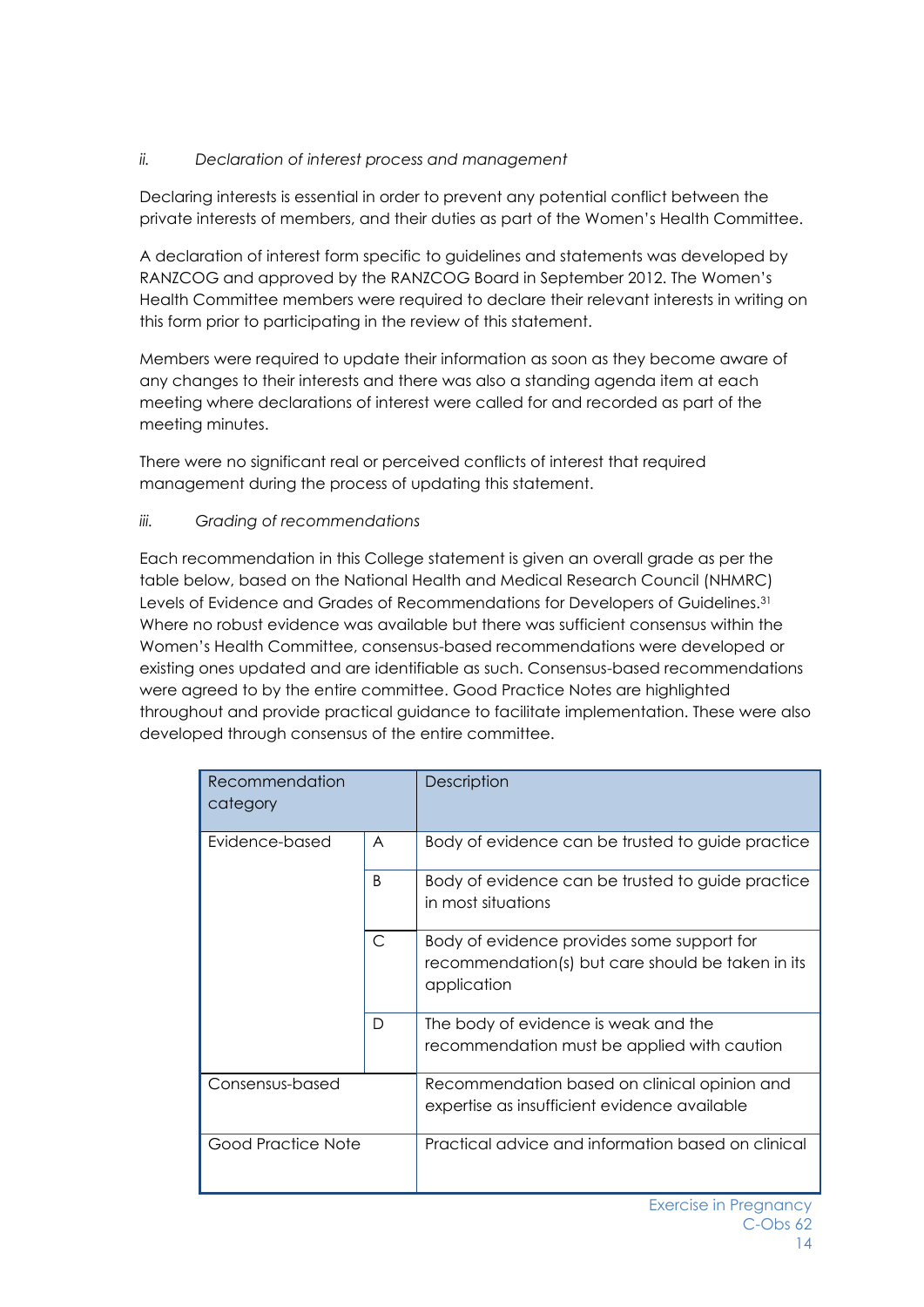| opinion and expertise |
|-----------------------|
|                       |